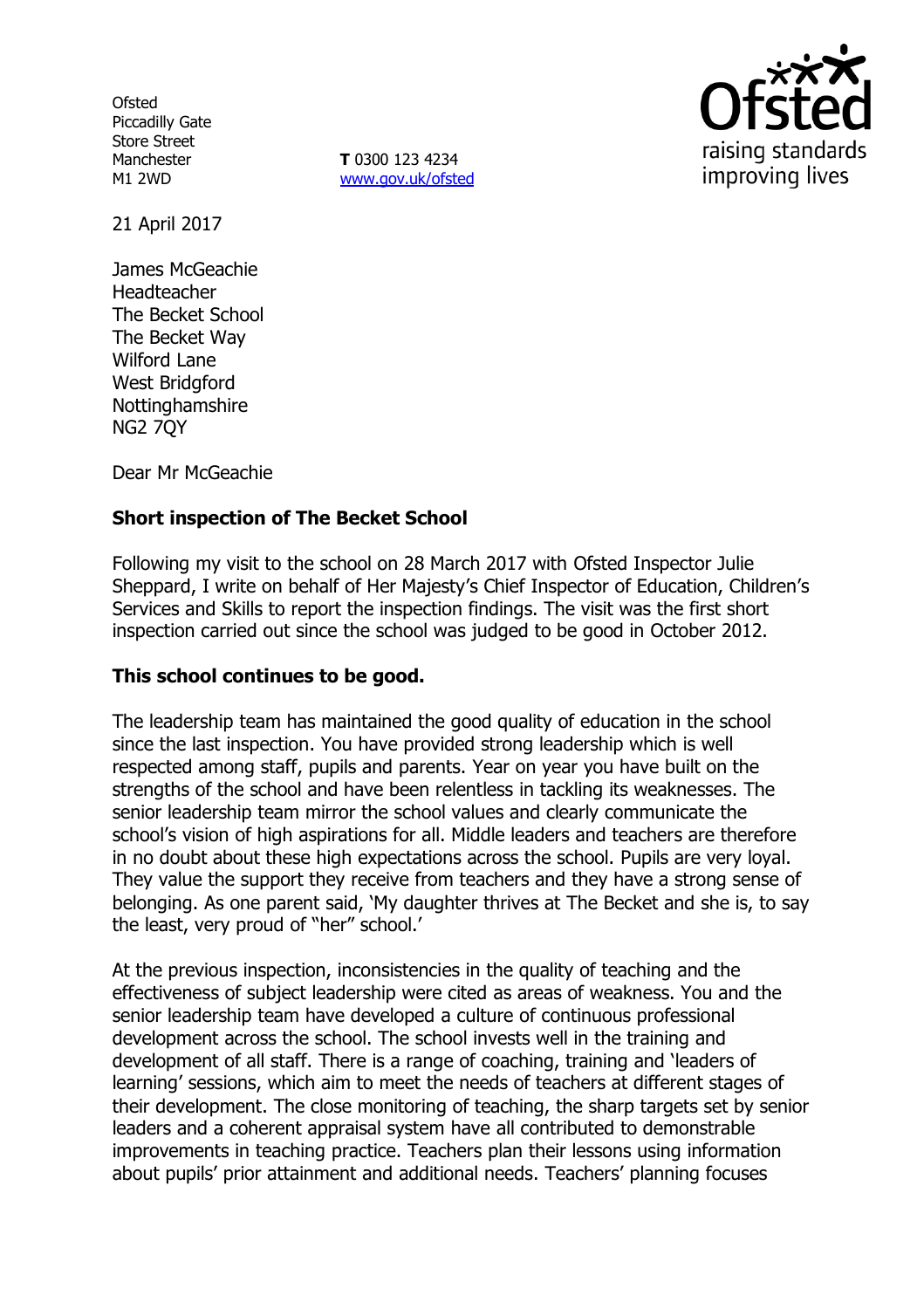

sharply on the school development plan's identified priority groups, such as boys and the disadvantaged.

Subject leaders have continuously developed their leadership skills. They value the coaching and mentoring provided by the senior leaders. Many have undertaken additional leadership courses to strengthen their skills. This has led to greater consistency in teaching across the school and improving outcomes for pupils.

The school's examination results at key stage 4 and key stage 5 have consistently been above average from 2012 to 2015. The 2016 results marked a dip in pupils' performance. You have correctly identified the progress of disadvantaged pupils as a key priority for the school. Throughout the school, there is a strong moral commitment to improve the outcomes for these pupils. Governors have appointed a pupil premium champion, who has implemented a comprehensive personalised support programme for identified pupils. Reliable current assessments of pupils' progress show that the gap in attainment of disadvantaged pupils compared to others is diminishing, especially in mathematics and English. All subject areas prioritise the progress of disadvantaged pupils during monitoring activities and departmental discussions. However, evidence gathered during the inspection suggested that in some subjects, especially at key stage 3, some disadvantaged pupils' work, mostly from boys, was markedly different to other pupils. These pupils' work was sometimes characterised by gaps in work due to absences from lessons or tasks simply left unfinished. You acknowledge that unless teachers raise their expectations and consistently ensure that these pupils catch up with work missed, their progress will inevitably be slower than others.

## **Safeguarding is effective.**

The school has developed a strong safeguarding culture in the school. Staff are aware of their responsibilities and leaders are well trained. The posters which are strategically placed around the school, including in the toilets, which point to persons or organisations that can provide support for pupils, show the school's commitment to safeguarding its pupils. Staff are confident in using the reporting systems, including those in relation to allegations against adults.

The curriculum is constantly being developed to support pupils' understanding of how to keep safe. During the 'stop the clock' sessions, where teachers provide personal, social and health education, pupils receive guidance on topics such as internet safety, including using social media, bullying and drugs misuse. Older pupils and students in the sixth form discuss topical issues from time to time, such as terrorist attacks. A recent drama production, performed after school, raised the issue of extremism in schools. The school encourages pupils to grapple with these complex issues and, in so doing, they are helping to prevent pupils being drawn towards radicalisation and extremism.

Bullying incidents are few. Pupils are confident that their concerns will be dealt with seriously. Safeguarding arrangements are monitored by governors carefully through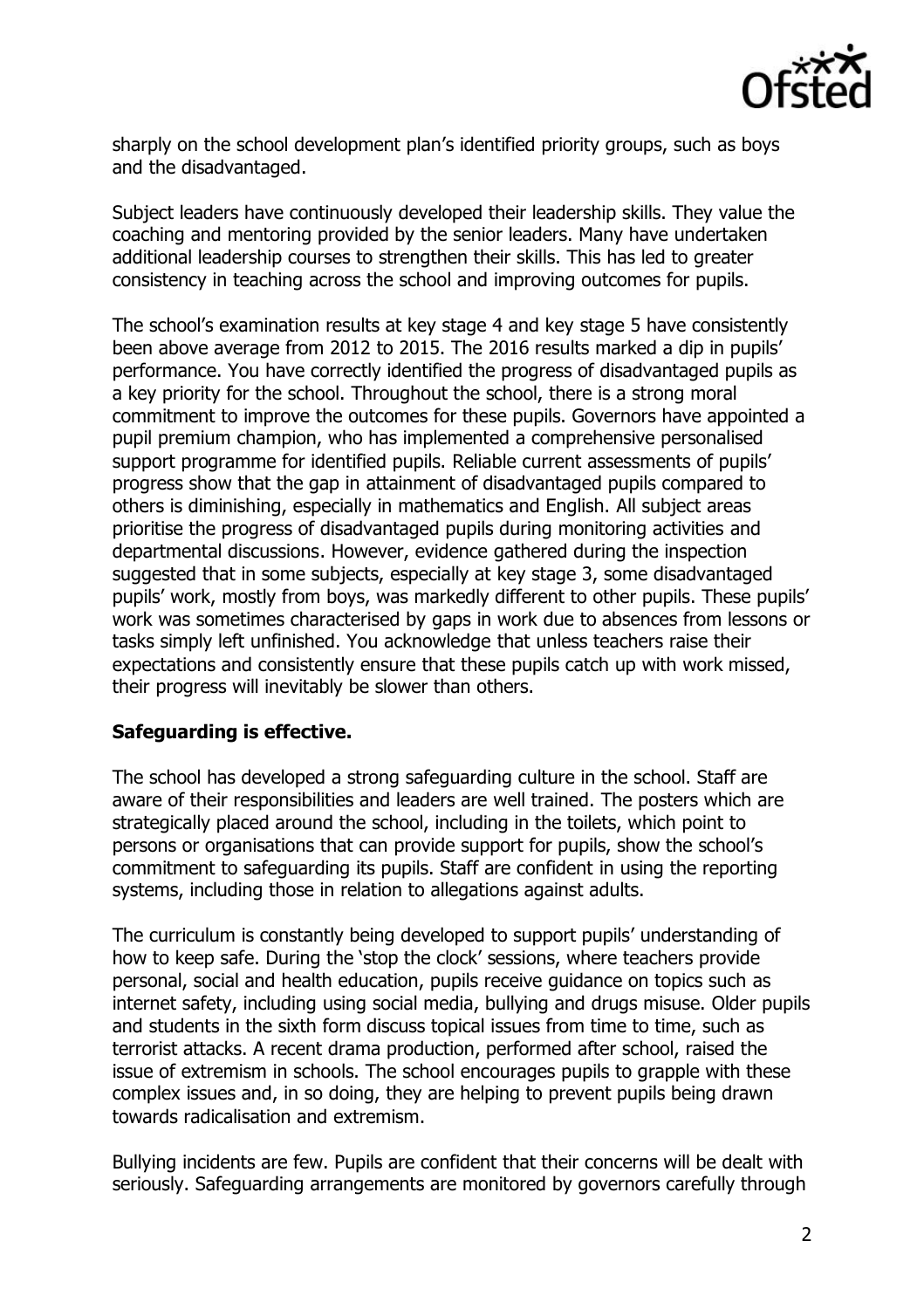

the pupils and ethos committee. Pupils, staff and parents agree that The Becket School is a safe place. Pupils are well cared for.

# **Inspection findings**

- You and the leadership team have a deep and accurate understanding of the school's strengths and weaknesses. It is clear that improvement plans are derived from a close analysis of previous performance and improvement work. You are not afraid to discontinue work that does not make a difference to pupils' progress. For example, you have reorganised teaching assistants so that they work more specifically with pupils across subjects rather than in departmental teams. The effectiveness of teaching assistants has been much improved as a result.
- The restructuring of the timetable to allow more time for English and mathematics at key stage 4 is making a difference. Leaders of learning have used the extra time effectively to reinforce concepts and skills and give pupils more examination practice. Current assessments of pupils' work show a marked improvement in pupils' knowledge and skills.
- The governors of the school are experienced and knowledgeable. The chair of the governing body has restructured committees to ensure that all aspects for the school are monitored rigorously. Governors provide good challenge to school leaders. Regular presentations given to them by subject leaders ensure that they are able to hold all leaders to account for improvements. As a result of this inspection, the information on the school's website now meets government guidelines. The chair of the governing body recognises that the oversight of this aspect of the school requires closer monitoring.
- $\blacksquare$  The work to improve the progress of disadvantaged pupils is wide ranging. Bespoke mentoring and academic tutoring sessions are provided for those pupils who are falling off track. Teachers are provided with personal profiles of each eligible pupil so that they can support them more effectively in class. In the sixth form, students eligible for bursaries are supported to purchase textbooks and meet any transport costs to and from school. In addition, the school invests in these pupils' wider enrichment opportunities; for example, the cost of trips and visits to theatres and museums are met by the school.
- The school is successful in supporting vulnerable pupils. The Damascus Centre is a place where pupils who are experiencing social and emotional difficulties can be supported. A team of well-trained staff counsel pupils and engage external professionals when needed. The pupils speak positively of the centre. They say that the school takes pupils' mental well-being seriously.
- Teachers' assessments of pupils' work have been rigorously moderated using a variety of methods. The school's close links with a local network of schools, and being part of a teaching school alliance, have provided opportunities for teachers' assessments to be standardised. Pupils completed a national GCSE mock examination commissioned by a leading examination board. Pupils' results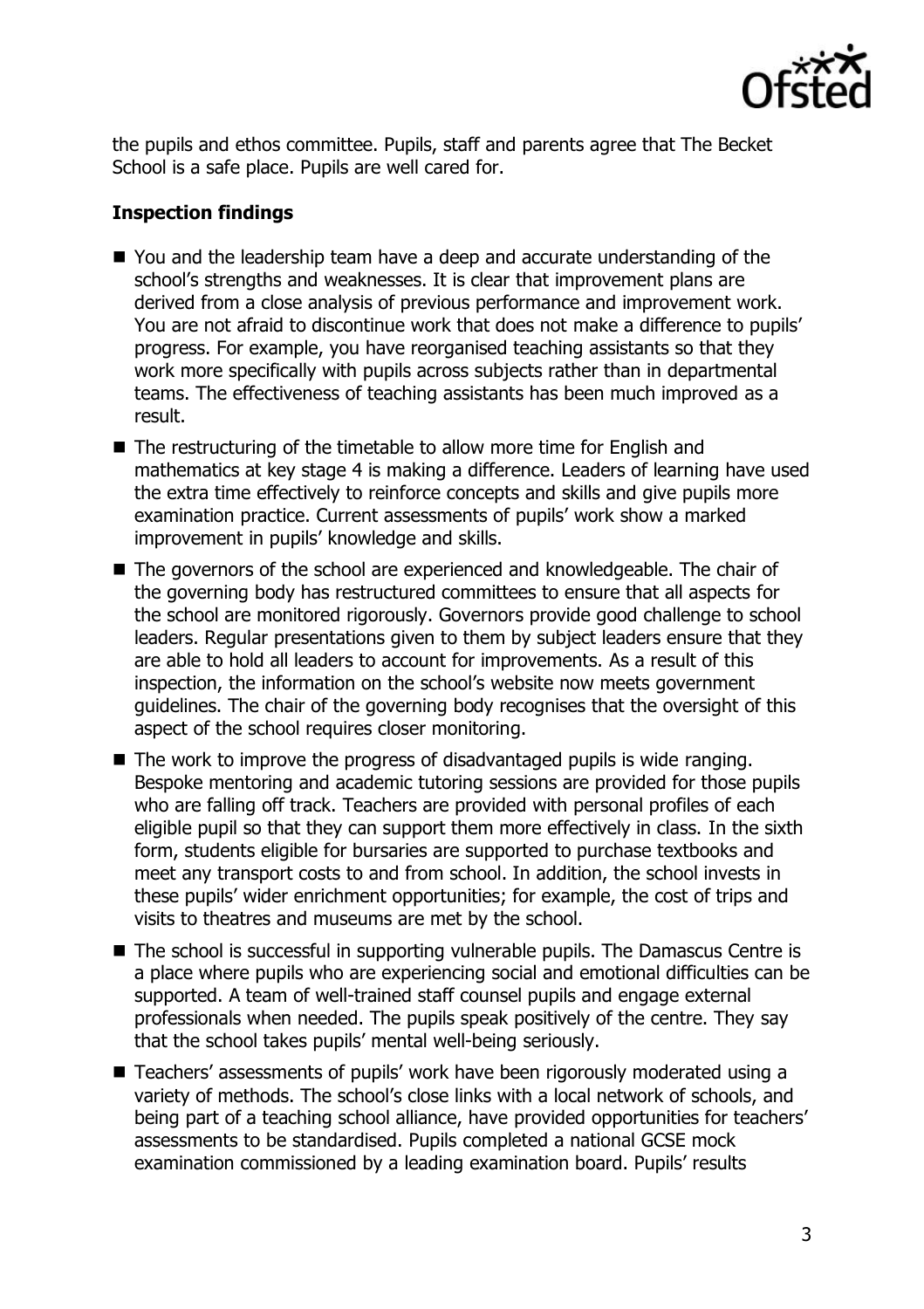

showed an above average performance in mathematics compared with other schools that had sat the same examination.

- The most able are encouraged to reach the highest grades. Teachers in all key stages regularly provide pupils with 'challenge' questions. The most able pupils who spoke with inspectors said teachers had high expectations of them. The school has a good track record of achieving above average As and A\*s at GCSE and at A level in many subjects. Where this has not been consistently the case, as in mathematics, leaders have taken swift and effective action to address this weakness. Currently, the most able in mathematics are attaining higher grades in key stage 4 than previous years.
- The special educational needs coordinator (SENCo) monitors the progress of registered pupils closely. Teaching assistants are deployed effectively to support pupils both in and out of class. The SENCo keeps extensive records of the support provided for each pupil and regular assessments are made. Pupils who have special educational needs and/or disabilities make good progress from their different starting points.
- Students in the sixth form also make good progress from their different starting points, although the results in 2016 showed a slight decline. Subjects such as English literature and computing, which had underperformed previously, are improving. Students confirm that they are supported well by teachers both emotionally and academically. Some act as mentors to younger pupils as part of their volunteer work. After the sixth form, all students go on to pursue higher education courses, vocational training or employment. A large number of pupils were accepted at Russell Group universities.

### **Next steps for the school**

Leaders and those responsible for governance should ensure that:

 $\blacksquare$  teachers consistently expect pupils, especially boys and the disadvantaged, to complete all work set and catch up with any missed work, in order that they make the progress they should.

I am copying this letter to the chair of the governing body, the director of education for the Diocese of Nottingham, the regional schools commissioner and the director of children's services for Nottinghamshire. This letter will be published on the Ofsted website.

Yours sincerely

Zarina Connolly **Her Majesty's Inspector**